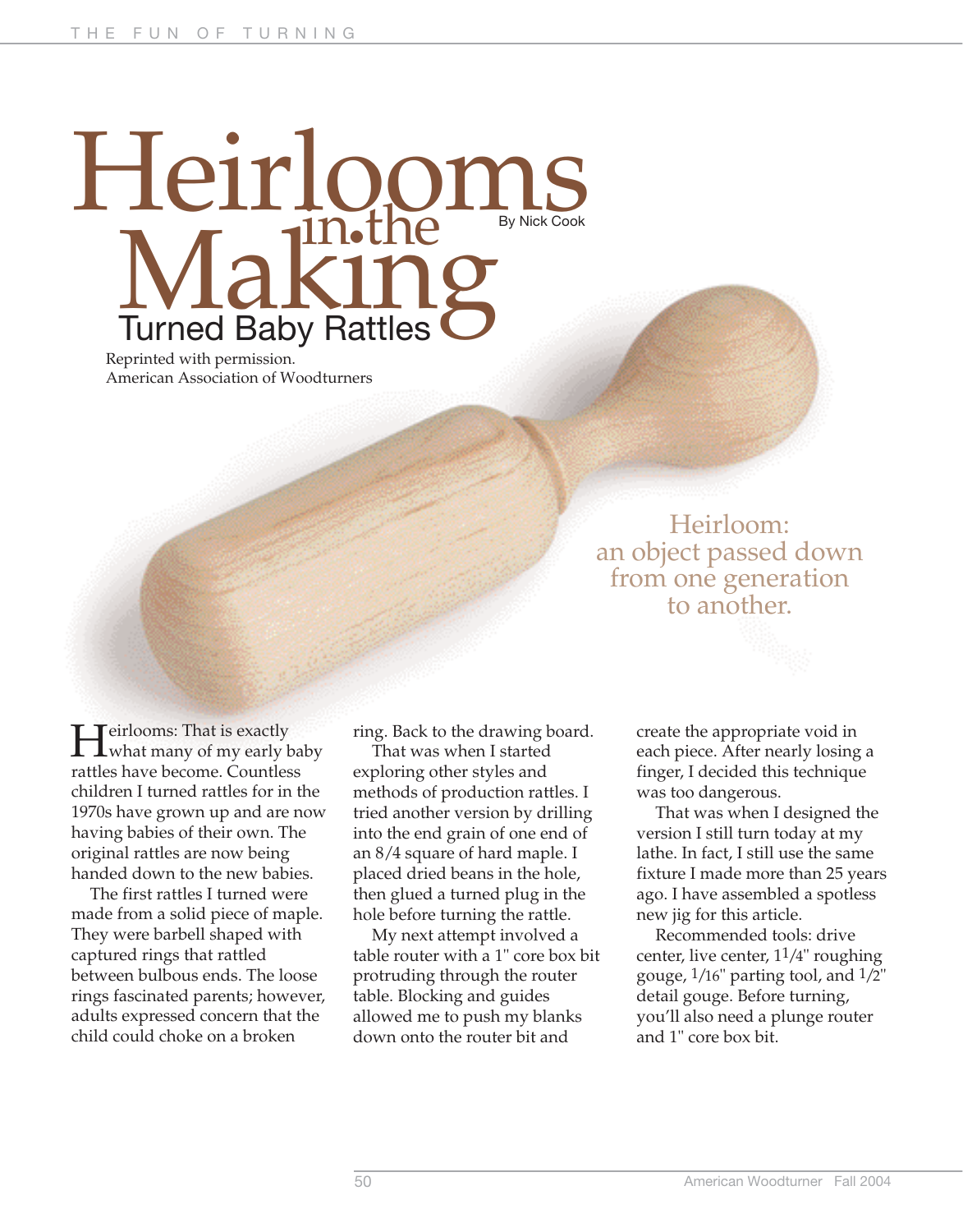#### **Build a router jig**

The fixture base and guides are from 3/4" plywood or MDF, as shown in the drawing on page 53. The top stop is chamfered so you can easily remove the blank from the fixture.

The next layer creates a track for the router base. You must adjust the width to match the width of your own router base plate. After attaching the sides, measure and mount stops at each end of the fixture. Be sure to allow enough material at the end of the blank to separate the finished rattle from the lathe.

## **Prepare the blanks**

For my setup, I mount a 1" core box bit in a 21/2 hp plunge router as shown in Photo A. I rely on  $1/2$ "-shank bits; I have tried  $1/4$ "shank bits and they will not hold up to the heavy cuts.

The cavity in the blank you rout should be  $1/2$ " deep, approximately  $1\frac{1}{4}$ " wide, and 3" long. Make several 1/16" passes rather than trying to accomplish all with one heavy cut.

Once all the blanks are routed, use a red marker to identify the end with the cavity as shown in Photo B. This will keep you from accidentally "spilling the beans" (cutting into the cavity) later.

The router bit will fuzz grain at the beginning and end of each cut. To remove this fuzz and provide a better surface for gluing, make a light  $(1/32)$ " pass across the jointer. For safely joining with these small pieces, be



**To rout the rattle cavity, use a 21/2 hp plunge router fitted with a 1" core-box bit.**



**To prevent an oops at the lathe, mark the rattle end of the blanks in red. This clearly identifies your rattle end and handle end during glue-up and turning.**

sure to use a hold-down block and a handle that rides above the jointer fence.

I suggest making six rattles at a time. Match up pairs of blanks for consistent grain and color. Drop nine dried black-eyed peas into six halves, then apply a thin film of woodworker's glue to the other six halves. A plastic glue spreader



**Glue up six sets of rattle halves at one time. Three clamps will ensure even clamping pressure.**

will help you avoid applying too much glue. (Too much glue will force squeeze-out into the cavity and bond the peas to the wood.) Clamp with three clamps as shown in Photo C.

#### **Now, turn the blanks**

Before mounting blanks on the lathe, rap the rattle blank on the *Continued*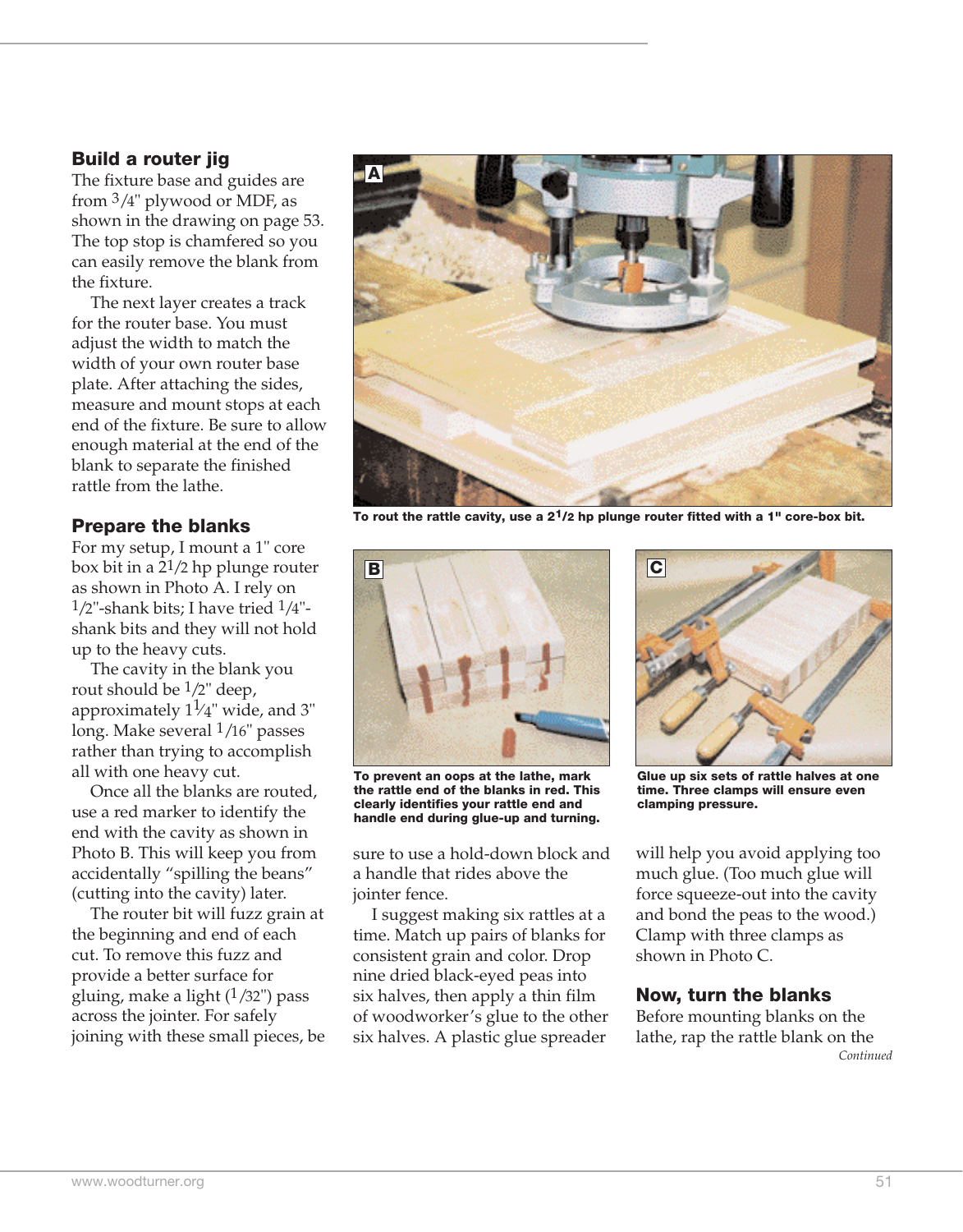tailstock to make sure all the peas are free to rattle. Locate and mark the center on each end of the blanks and punch the center with a spring-loaded automatic center punch. This creates a dimple to help you locate the centers.

I use a 1/2" Stebcenter drive center in the headstock and a live center in the tailstock. (I've found the Stebcenter's multiple teeth are well suited for driving small blanks.) Once between centers, position the tool rest to within  $1/4$ " of the corners of the blank and just below the center.

I set the lathe speed at 3,000 rpm. But if you are more comfortable at a lower speed, use it. With a 11/4" roughing-out gouge, turn the blank into a cylinder. To remove material quickly, I grind my gouge to about a 45-degree bevel.

Once round, mark each end of the cavity. An unglued rattle

blank makes a handy guideline as shown in Photo D.

After marking, make a cut at each end of the cavity with a  $1/16$ " parting tool. Next, eliminate most of the waste at the tailstock end and reduce the diameter on the handle end of the rattle. The roughing gouge makes this quick and easy work. I use the 1/2" detail or spindle gouge with a 25 degree fingernail grind to round over each end of the cavity.

Now, round over the handle end of the rattle. The template *opposite* will help you size a pleasing rattle, which complies with federal guidelines. For more details, see the boxed material at *right*. To comply with federal guidelines, the diameter should be 111/16" or larger (I make mine 13/4"). After shaping the rattle (use the template *opposite* as a guide), pare down each end to approximately  $1/2$ " before

sanding. Then sand with 150-, 180- and 220-grit sandpapers.

#### **Apply finish and personalize**

Although I relied on mineral oil for many years, I recently switched to walnut oil because it dries to a harder surface that I prefer. With paper towels (never use rags), burnish the oil into the maple. When dry, apply a light coat of bee's wax and buff.

After the wax has dried, part off with a  $1/2$ " spindle gouge with a long fingernail grind as shown in Photo E. For a consistent sheen, reapply bee's wax to both ends of the rattle.

When dry, personalize the rattle by adding the baby's name and birth date either by hand or with a laser engraver.

Nick Cook (nickcook@earthlink.net) is an American Woodturner contributing editor. He lives in Marietta, GA.



**With an extra blank, mark out the rattle ends on the blanks (pencil lines) and tool rest (red lines).**



**With a 1/2" spindle gouge, part off the rattle end. A long fingernail grind guarantees success.**